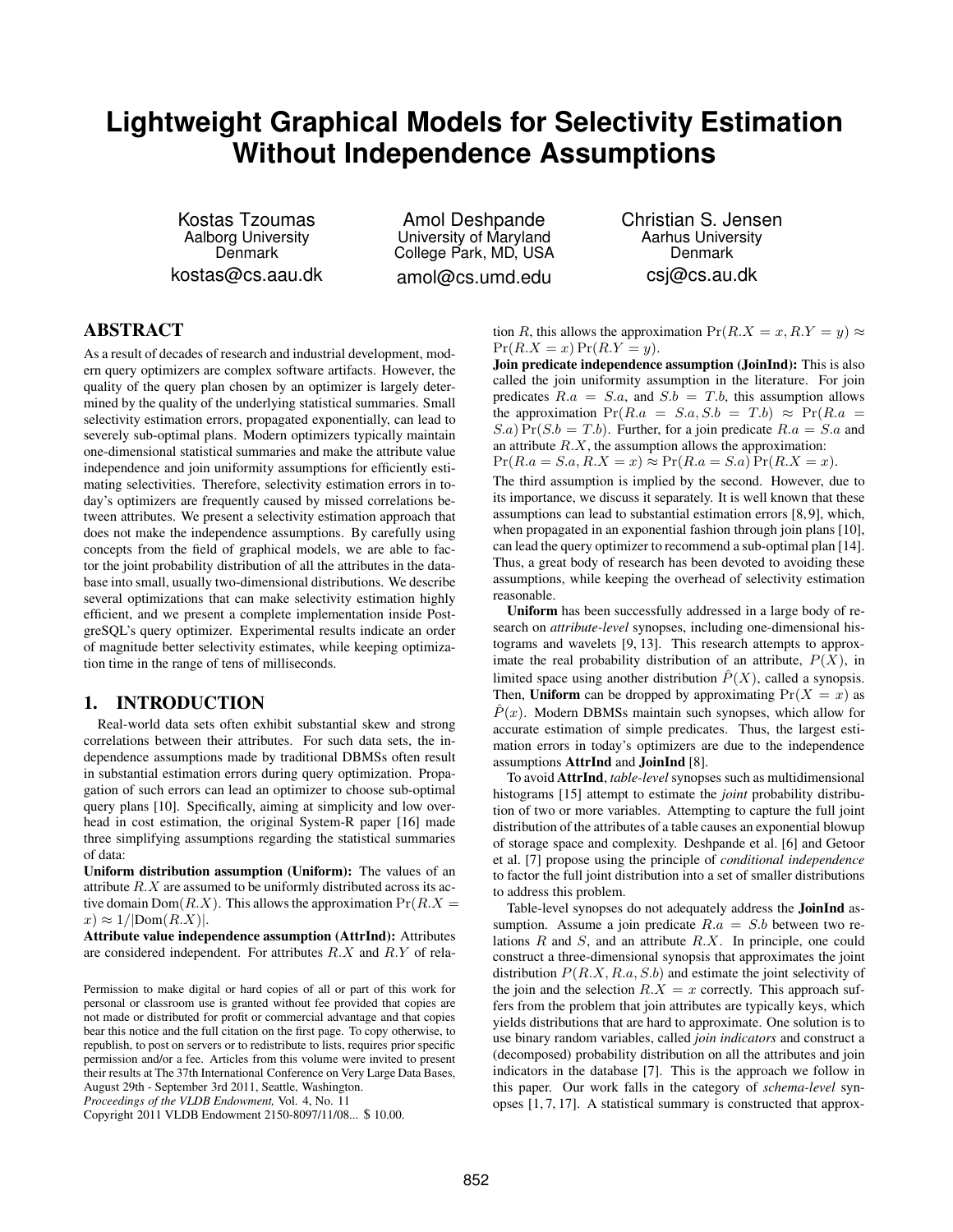imates the joint probability distribution of all attributes and join predicates in the database.

The theoretical underpinnings of our method stem from the field of probabilistic graphical models [4]. We use the notion of conditional independence to factor the full joint probability distribution of the database into a set of smaller marginal distributions. The exponential blow-up of space and time is thus avoided. Then, we use an adaptation of the junction tree algorithm [11] to efficiently compute joint probabilities of selection and join predicates. Graphical models have been used before to model the probability distribution induced by a database [7]. In contrast to previous work, we aim for a practical solution with low overhead. To this end, we make several contributions.

First, we carefully choose a *fixed* graphical model structure that exploits the inherent conditional independencies in a relational database, and preserves the most important dependencies, while limiting the dimensionalities of all stored probability distributions to two variables. Second, we develop a custom model-creation algorithm that significantly outperforms off-the-shelf algorithms (e.g., [5]) for large databases. Third, we present a novel dynamic programming algorithm for selectivity estimation that exploits the nature of selectivity estimation requests made by a query optimizer. Fourth, we present a full implementation of our algorithms in the PostgreSQL query optimizer. Finally, experimental results on our prototype suggest orders of magnitude better selectivity estimates, while keeping the estimation overhead within tens of milliseconds.

The rest of this paper is organized as follows. Section 2 reviews background material relating to graphical models. Section 3 presents the process of modeling a database with a graphical model, and discusses the assumptions we make along the way. It also discusses the specifics of our model construction algorithm. Section 4 discusses how the model is used during query optimization. Section 5 reports on our experimental study, and Section 6 presents related work. Finally, Section 7 concludes and offers research directions.

#### **2. PRELIMINARIES**

Assume the joint probability distribution of  $n$  random variables,  $P_{\mathcal{D}}(X_1, \ldots, X_n)$ . The cost of storing and extracting probabilities from the distribution grows exponentially with respect to  $n$ . The field of graphical models [4] offers ways to approximate the distribution  $P<sub>D</sub>$  via another distribution  $P<sub>M</sub>$  which can be expressed as a product of low-dimensional distributions. Thus, the exponential blow-up of storage and computation cost is avoided.

To factor a distribution, the notions of independence and conditional independence are used. When two variables  $X_i$  and  $X_j$ are independent (denoted  $X_i \perp X_j$ ), their joint distribution can be factored as  $P(X_i, X_j) = P(X_i)P(X_j)$ . When  $X_i$  and  $X_j$ are conditionally independent given a third variable  $X_k$  (denoted  $X_i \perp X_j | X_k$ , the joint distribution of all three variables can be factored as  $P(X_i, X_j, X_k) = P(X_i, X_k)P(X_j, X_k)/P(X_k)$ . Intuitively,  $X_i \perp X_j | X_k$  when knowledge about  $X_i$  does not convey further information about  $X_i$  once we know  $X_k$ .

Bayesian networks (BNs) offer a graphical representation of a set of (conditional) independencies. The *qualitative* component of a BN is a directed acyclic graph, as the one shown in Figure 1(b) (we explain the meaning of the variables later). The nodes of the graph are the random variables of the distribution  $P<sub>D</sub>$  that we are trying to approximate. An edge  $X_i \to X_j$  in the BN denotes that the value of  $X_i$  stochastically influences the value of  $X_i$ . Lack of an edge between two variables does not imply independence. For example, consider a chain of two edges  $X_i \rightarrow X_k \rightarrow X_j$ . Here,  $X_i$  influences  $X_j$  indirectly through  $X_k$ . Once  $X_k$  is known,  $X_i$  and  $X_j$  become independent. If on the other hand  $X_k$  is not known, an interaction between  $X_i$  and  $X_j$  exists. In fact, the chain of interactions represents the conditional independence  $X_i \perp X_j | X_k$ . Denote by  $Pa(X)$  the parents of the variable X in the BN, and by Non $\text{Desc}(X)$  the non-descendants of variable X, i.e., the variables that cannot be reached from  $X$  following the directed edges of the BN. The full set of conditional independencies encoded by the BN is  $X \perp \text{NonDesc}(X)|\text{Pa}(X)$  for all X.

The *inference problem* consists of computing marginal distributions of the form  $P(X_i|X_i = x_i)$  from a BN. The junction tree algorithm [11] is an efficient solution to the inference problem that uses an intermediate representation called a junction tree (JT). The transformation of a BN to a JT is done in three steps. First, the *moral graph* is constructed; the moral graph is an undirected graph that contains the same nodes as the BN and contains an undirected edge for each directed edge in the BN. Additionally, two nodes that share a child in the BN are connected. Figure 1(c) shows the moral graph of the BN of Figure 1(b), if the dotted edges are excluded. To be able to construct a JT from the moral graph, the latter must be *chordal*: It cannot contain a cycle with more than three nodes without a chord, i.e., an edge that connects two nonconsecutive nodes in the cycle. If the moral graph is not chordal, an intermediate step called *triangulation* precedes the JT construction. It adds edges to the moral graph to make it chordal. The dotted edges in Figure  $1(c)$ are the edges added by the triangulation process.

The nodes of the junction tree are the maximal cliques of the moral graph. An edge between two cliques is annotated with a *separator*, a node that contains the intersection of the cliques' variables. Figure 1(d) shows a valid junction tree for the moral graph of Figure 1(c). A junction tree represents a factorization of the joint distribution of all variables  $P_{\mathcal{D}}$ . The only distributions that need to be kept are the marginals of the cliques and separators. For example, for the central clique  $C = \{l\_sdate, l\_cdate, o\_odate\}$  of the junction tree in Figure  $1(d)$ , we need to store the joint distribution  $P(l\_sdate, l\_cdate, o\_odate)$ . The distribution  $P_M$  induced by the junction tree (that approximates  $P_D$ ) can be expressed as the product of the clique marginals divided by the separator marginals:  $P_{\mathcal{M}} = \prod_{\mathbf{C}} P(\mathbf{C}) / \prod_{\mathbf{S}} P(\mathbf{S})$ . It is easy to extract a marginal distribution from a JT if all variables belong to the same clique. To extract the marginal  $P(l\_sdate, o\_odate)$  from the JT of Figure 1(d), we just need to sum out the variable  $l\_cdate$  from the central clique:

$$
P(l\_sdate, o\_odate) = \sum_{l\_cdate} P(l\_sdate, l\_cdate, o\_odate).
$$

If the variables do not belong to the same clique, we need to multiply clique distributions. For example, to extract the marginal  $P(l\_cdate, l\_rdate)$  we need to multiply the distributions of the central and the upper-left clique and divide by the separator before summing out the unnecessary variables:

$$
P(l\_cdate, l\_rdate) = \newline \sum_{l\_sdate, o\_odate} \frac{P(l\_sdate, l\_cdate, o\_odate) P(l\_sdate, l\_rdate)}{P(l\_sdate)}
$$

Junction trees are effective for models with low *treewidth*  $\tau$ , which is the cardinality of the largest clique minus 1. Thus, to achieve an efficient factorization it is essential to keep the clique cardinalities small.

# **3. MODEL SELECTION AND CONSTRUC-TION**

We aim to define a succinct statistical model of a database. The trade-off is between the expressiveness of the model in terms of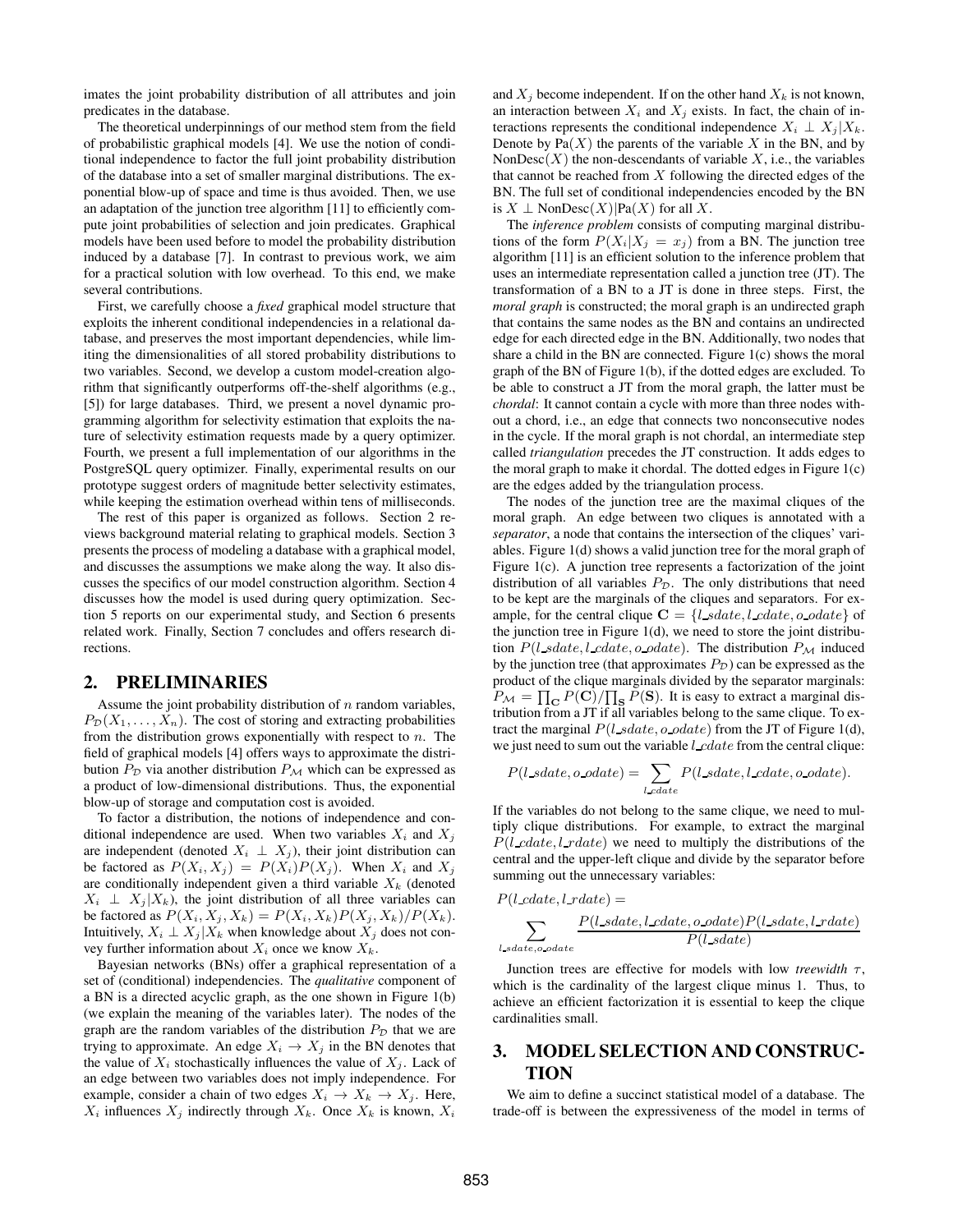

(a) Schema graph and descriptive attributes. (b) Bayesian network. (c) Moral graph (excluding the dotted edges).



**Figure 1: A model constructed on a subset of the TPC-H schema graph along with seven descriptive attributes. The Bayesian network, the moral graph, and the junction tree representations of the model are shown. The dotted edges in (c) are the edges added to the moral graph during triangulation.**

capturing complex statistical relationships versus the storage cost to maintain the model and the complexity of performing inference.

We follow two design guidelines. First, the model should capture the most important correlations that influence the sizes of intermediate relations during query optimization. Second, efficiency is important: we aim for estimation runtime performance similar to what is offered by commercial DBMSs.

#### **3.1 The probability distribution of the database**

The first step is to define the probability distribution that we aim to approximate. We assume that we are given a schema  $S =$  ${R_1, \ldots, R_n}$  and a query workload  $W = {q_1, \ldots, q_m}$ . First, we define the *schema graph*  $\mathcal{G}_S(\mathcal{V}_S, \mathcal{E}_S)$  as a graph that contains one vertex for each relation  $R_i$ , and an edge for each possible join relationship between two relations. Note that there can be multiple edges between two relations, signifying multiple join predicates, as well as edges whose endpoints are the same vertex, indicating possible self-joins. Our assumption is that the schema graph is given as input to the model construction algorithm. In reality, it can be discovered using the workload  $W$  and possible information about foreign keys. Figure 1(a) shows an example schema graph for a subset of the TPC-H schema. Boxes are relations (that also contain attributes of interest), and the edges indicate possible join predicates between relations. In Figure 1(a), directed edges signify key-foreign key relationships. However, we note that our approach is general, and applies to arbitrary join predicates.

**Descriptive attributes:** For an attribute of interest in the database (e.g., attributes that appear in "where" clauses in the queries), we

define a random variable called a descriptive attribute. We denote by  $A(S, W)$  the set of all descriptive attributes. For example, the schema graph of Figure 1(a) defines the set  $\mathcal{A}(\mathcal{S}, \mathcal{W})$  that contains the descriptive attributes *l sdate*, *l cdate*, *l rdate*, *o odate*, *p size*, *s acctbal*, *c acctbal*.

**Join indicators:** For each edge in the schema graph, we define a *join indicator*, a binary random variable that captures the event that two random tuples from two relations join. For example, the join indicator  $J_{LO}$  in Figure 1(a) is a binary random variable capturing the event *l orderkey=o orderkey* for two L and O tuples. A join indicator takes the value **T** if two tuples join with the particular join predicate, and it otherwise takes the value **F**. Denote by  $\mathcal{J}(\mathcal{S}, \mathcal{W})$ the set of all the join indicators defined by the schema graph  $\mathcal{G}_S$ . For example, the set  $\mathcal{J}(\mathcal{S}, \mathcal{W})$  defined by the schema graph of Figure 1(a) contains the join indicators  $J_{LO}, J_{OC}, J_{LP}, J_{LS}$ , and  $J_{SC}$ . **The universal relation:** We define the universal relation  $U$  in two steps. Consider the Cartesian product  $C(S)$  of all the relations in the database. We initially add one column to the Cartesian product for each join indicator. The value of each join indicator in each row is **T** if the join predicate is true for the particular tuple of the Cartesian product, and it is false otherwise. Denote by  $\mathcal{C} \mathcal{J}$  this enhanced relation. Then, we project on the set of join indicators and the set of descriptive attributes  $A(S, W)$ , i.e., the attributes of the database that will be included in the model:  $U(S, W) = \pi_{A(S, W) \cup \mathcal{T}(S, W)}(\mathcal{C} \mathcal{J}(S))$ . For example, the universal relation extracted from the schema graph of Figure 1(a) contains the join indicators  $J_{LO}, J_{OC}, J_{LP}, J_{LS}$ , and  $J_{SC}$ , and the descriptive attributes *l sdate*, *l cdate*, *l rdate*, *o odate*, *p size*, *s acctbal*, and *c acctbal*. See Appendix A for an example of a small database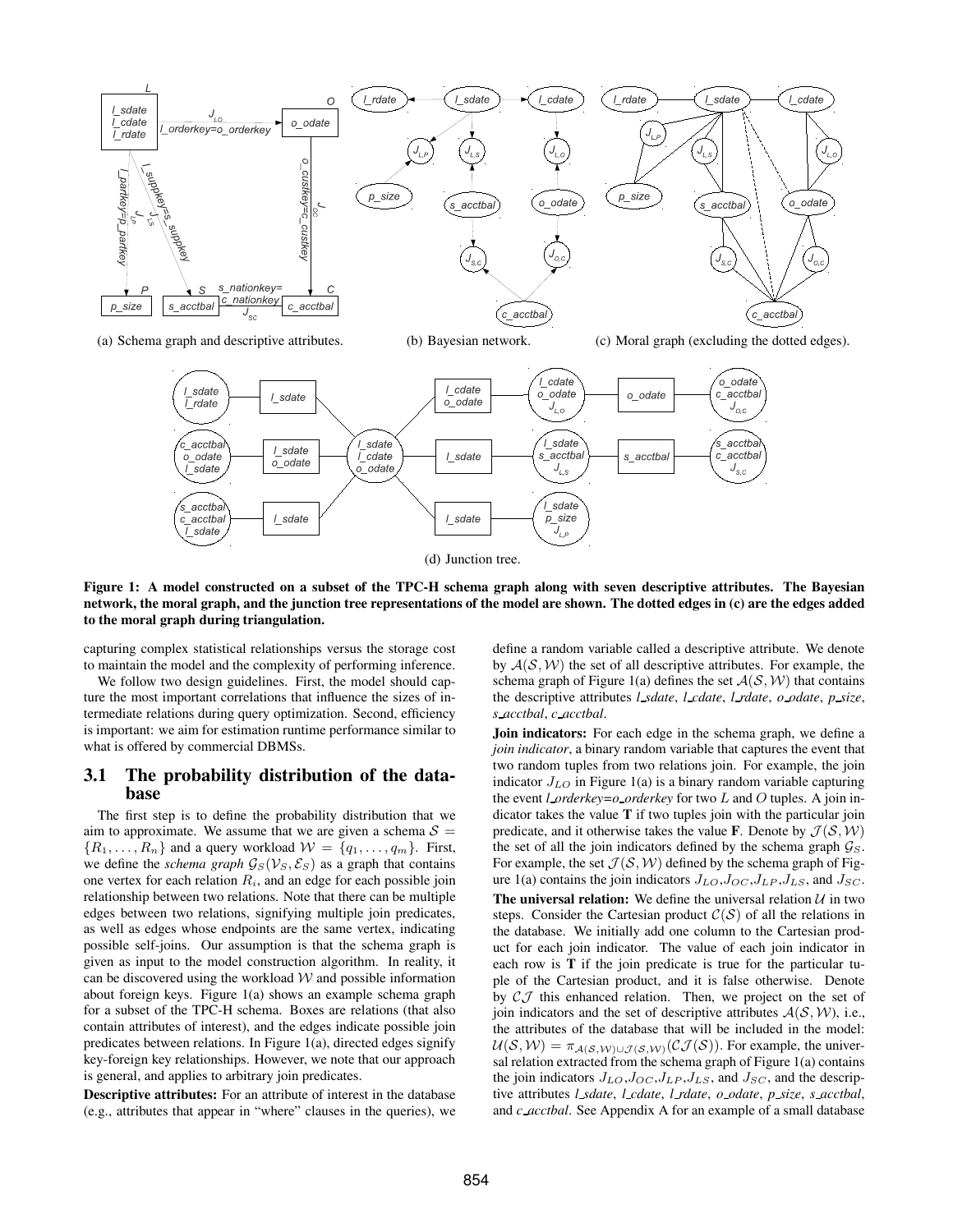of two relations and the derived universal relation, along with the produced graphical model and the probability distributions.

#### **3.2 Model granularity**

The universal relation  $U$  defines a set of random variables  $V =$  $A \cup J$ , as well as a probability distribution  $P_U(V)$ . This distribution represents the "ground truth," the distribution that we will try to approximate using a graphical model. The graphical models literature offers algorithms to learn a graphical model structure from data [4, 5]. However, there are two problems in using an off-theshelf algorithm to construct our graphical model structure. First, large cliques may be created. We aim to keep the clique size small, so that only one- or two-dimensional histograms will be used to store the cliques. Second, the way that the relation  $U$  was created induces some independencies between its attributes that are not exploited by generic algorithms. Finally, the running times of these algorithms are usually prohibitive for use in large databases.

**Relational independencies:** Recall that the universal relation  $U$  is a projection of an "enhanced" Cartesian product  $\mathcal{CJ}$  of all the relations in the database. Using a frequentist interpretation of probability (which is appropriate for selectivity estimation [7]), a set of independencies hold in  $P_U$  for every possible database instance.

**Theorem 1.** *Consider the relations*  $R \neq S \neq T \neq U \in S$ *. The following independencies hold in*  $P_u$ *:* 

- *1. Descriptive attributes belonging to different relations are independent:*  $P_{\mathcal{U}}(R.X, S.Y) = P_{\mathcal{U}}(R.X)P_{\mathcal{U}}(S.Y).$
- *2. Join indicators are independent if they do not share a relation:*  $P_{\mathcal{U}}(J_{RS}, J_{TU}) = P_{\mathcal{U}}(J_{RS}) P_{\mathcal{U}}(J_{TU}).$
- *3. A descriptive attribute and a join indicator are independent if they do not share a relation:*  $P_{\mathcal{U}}(J_{RS}, T.X) = P_{\mathcal{U}}(J_{RS}) P_{\mathcal{U}}(T.X).$

PROOF. See Appendix F.1

Fixed model structure: We exploit these independencies to develop a simple, fixed model structure that does, however, capture the most relevant statistical correlations for the purpose of selectivity estimation.

Assume that there is only one descriptive attribute per relation. We allow only one type of edge in our Bayesian network: an edge from a descriptive attribute  $R.X$  to the corresponding join indicator  $J_{RS}$ :  $R.X \rightarrow J_{RS}$ . When multiple descriptive attributes are present, we restrict their dependencies within relations. Specifically, there are no edges  $R.X \rightarrow S.Y$ , and within a relation R we do not allow a "common effect" structure, where an attribute has two parents (e.g.,  $R.X \rightarrow R.Y \leftarrow R.Z$ ). Then, the "local" Bayesian network for a given relation  $R$  is a forest of directed rooted trees. Figure 1(b) shows a Bayesian network for the schema graph of Figure 1(a) that respects the above constraints.

The following theorem guarantees the validity of our fixed model structure (see Appendix F.2 for the proof).

#### **Theorem 2.** *The fixed model structure respects the relational independencies and produces a valid (acyclic) Bayesian network.*

It is clear that the introduced fixed model structure is a design decision, and that it may encode conditional independencies that do not necessarily hold in an arbitrary database distribution  $P_{\mathcal{U}}$ , i.e.,  $P_M$  (the distribution induced by the graphical model) is an approximation of  $P_U$ . We proceed to discuss the intuition behind our decisions and its limitations.

First, allowing edges between attributes of different relations (of the form  $R.X \rightarrow S.Y$ ) would violate the relational independencies. The same holds for edges of the forms  $R.X \rightarrow J_{ST}$  and  $J_{RS} \rightarrow J_{TU}$ . Therefore, disallowing these edges does not result in missed correlations.

Note that the lack of an edge between two attributes does not imply independence. Consider for example two relations  $R$  and  $S$ that join with each other and have one descriptive attribute each: R.X and S.Y. Our Bayesian network would have an edge from  $R.X$  to  $J_{RS}$  and from S.Y to  $J_{RS}$ . Although the BN (correctly) models the two descriptive attributes as independent, conditioned on the event that  $J_{RS} = \mathbf{T}$  (i.e., when the two relations are joined), the two variables are not independent of each other.

Second, if we were to allow a common effect structure within the local Bayesian network of a relation (of the form  $X_1 \rightarrow X_2 \leftarrow$  $X_3$ ) we would need to store and manipulate three- or higher-dimensional probability distributions. This would incur significant cost during selectivity estimation. The same is true if we were to allow a join indicator to have more than two parents. These restrictions do result in missed dependencies, however the resulting selectivity estimation errors are often not significant as demonstrated by our experimental results.

#### **3.3 Model construction**

The model construction algorithm takes as input a set of descriptive attributes  $A$  and a set of join indicators  $J$ , and constructs a Bayesian network to be used for selectivity estimation (actually our algorithm directly constructs the moral graph as discussed below). Its final output is a junction tree that is stored in the DBMS catalog. Denote by  $A(R)$  the subset of descriptive attributes that belong to relation R.

As discussed in the previous section, we restrict the space of possible Bayesian networks by imposing two restrictions. First, a join indicator  $J_{ij}$  has at most two parents, one from relation  $R_i$  and one from relation  $R_j$ . Second, within a relation  $R_i$ , the "local" Bayesian network of the attributes  $A(R_i)$  is a directed rooted tree. Thus, the model construction algorithm needs to find the "best" parents of each join indicator, and a local Bayesian network for each relation. The concatenation of these is the Bayesian network of the database. Then off-the-shelf algorithms for moralization and triangulation [2] are applied to construct a chordal moral graph, from which a junction tree can be derived in a standard manner [4]. Figures 1(b),1(c), and 1(d) show respectively the Bayesian network, the moral graph, and the junction tree constructed for the schema graph of Figure 1(a).

Due to the fixed structure of our model, the only edges added by moralization are between two parents of a join indicator. Thus, we can operate on the moral graph directly. Algorithm 1 describes the construction of the moral graph of the database. Initially, the "local" moral graph,  $\mathcal{MG}_R$ , of each relation is constructed by first determining the dependence measure between each pair of its attributes and then constructing the maximum spanning tree using these measures as weights [3]. The dependence measure we use is mutual information:

$$
I(X;Y) = \sum_{x} \sum_{y} P(x,y) \log(\frac{P(x,y)}{P(x)P(y)}).
$$

Then the two best predictors (if they exist) for each join indicator are found in a similar fashion.

Consider a relation R with attributes  $A_1, \ldots, A_n$ . In order to test dependence between  $A_i$  and  $A_j$ , we need to issue the query

select  $A_i, A_j$ , count (\*) from  $R$  group by  $A_i, A_j$ .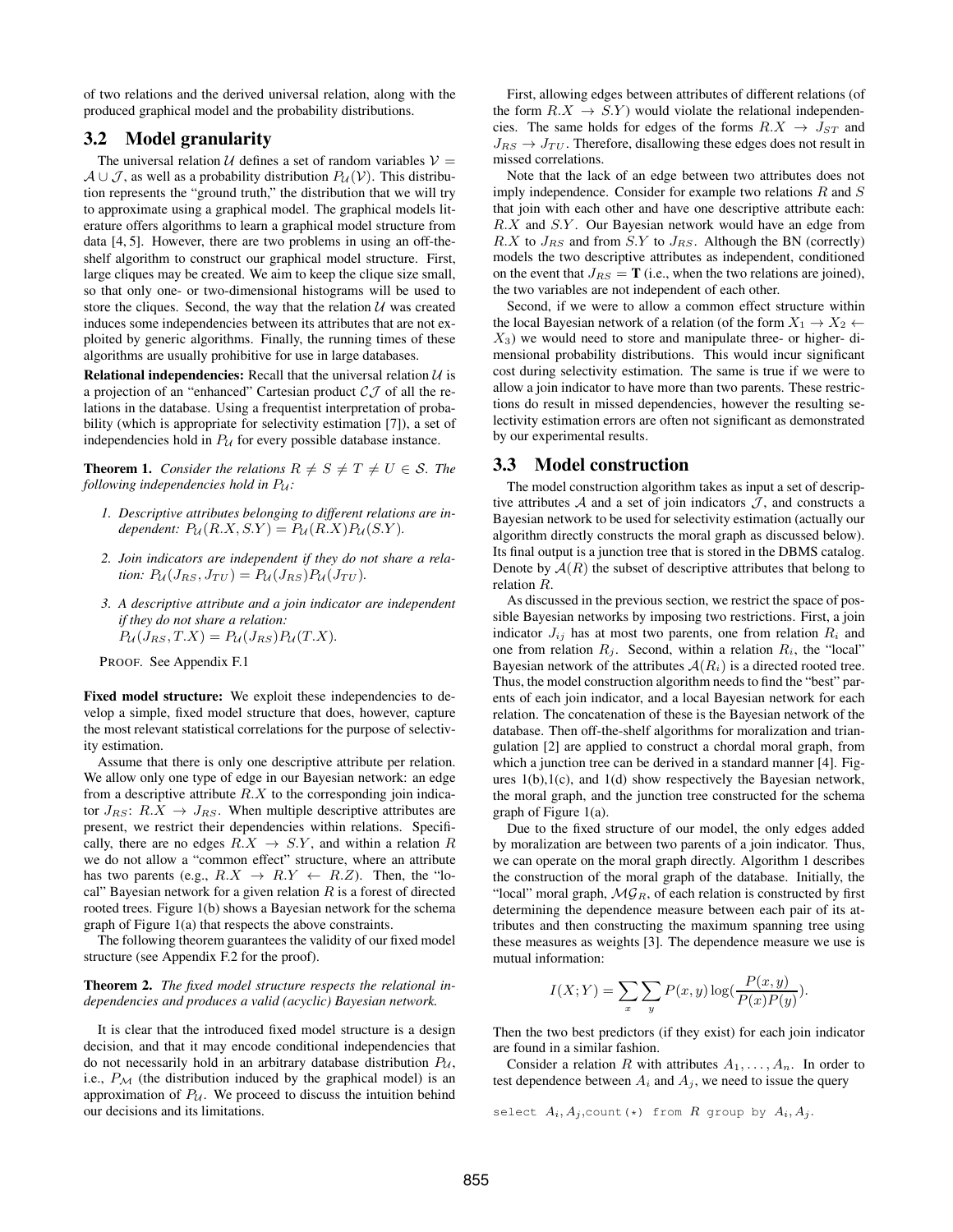#### **Algorithm 1** Construction of the moral graph

|     | 1: function CONSTRUCT-MG( $A, \mathcal{J}, \mathcal{R}$ )                                      |
|-----|------------------------------------------------------------------------------------------------|
| 2:  | $\mathcal{MG} = (\mathcal{A} \cup \mathcal{J}, \{\})$                                          |
| 3:  | for $R$ in $R$ do                                                                              |
| 4:  | $\mathcal{MG}_B = (\mathcal{A}_B, \{\})$                                                       |
| 5:  | for $A_i$ in $A(R)$ do                                                                         |
| 6:  | for $A_j$ in $A(R)$ do                                                                         |
| 7:  | Add $(A_i - A_j)$ to $\mathcal{MG}_R$ with weight $I(A_i : A_j)$                               |
| 8:  | $MG_B =$ MAXIMUM-SPANNING-TREE( $MG_R$ )                                                       |
| 9:  | Add edges of $\mathcal{MG}_R$ to $\mathcal{MG}$                                                |
| 10: | for $J_{ij}$ in $\mathcal J$ do                                                                |
| 11: | $A_i^{best} = \arg \max_{A_i \in \mathcal{A}(R_i) \wedge I(A_i : J_{ij}) > 0} I(A_i : J_{ij})$ |
| 12: | $A_j^{best} = \arg \max_{A_j \in \mathcal{A}(R_j) \wedge I(A_j : J_{ij}) > 0} I(A_j : J_{ij})$ |
| 13: | <b>if</b> $A_i^{best} \neq \text{null}$ then                                                   |
| 14: | Add $(A_i^{best} - J_{ij})$ to $\mathcal{MG}$                                                  |
| 15: | <b>if</b> $A_j^{best} \neq \text{null}$ then                                                   |
| 16: | Add $(A_i^{best} - J_{ij})$ to $\mathcal{MG}$                                                  |
| 17: | <b>if</b> $A_i^{best} \neq \text{null} \land A_j^{best} \neq \text{null}$ then                 |
| 18: | Add $(A_i^{best} - A_j^{best})$ to $\mathcal{MG}$                                              |
| 19: | return $MG$                                                                                    |
|     |                                                                                                |

The output of the above query is normalized to obtain the joint distribution  $P(A_i, A_j)$ . Since  $A_i$  and  $A_j$  will likely form a clique in the final junction tree, we save the distribution when we test dependence to avoid later recomputation. Once the local moral graph of the relation is found, we can delete the distributions of variable pairs that do not belong in it. Therefore, after the moral graph of the database has been found, very little access to the database is needed.

The same idea is used when testing dependence between a join indicator and an attribute. Consider the join indicator  $J_{ij}$ . We can form the joint distribution of  $J_{ij}$ , a descriptive attribute  $A_i$  from relation  $R_i$ , and a descriptive attribute  $A_j$  from relation  $R_j$  issuing first a query that will extract the distribution  $P(A_i, A_j, J_{ij} = T)$ .

select  $A_i, A_j$ , count (\*) from  $R_i, R_j$ where  $J_{i,j}$  group by  $A_i, A_j$ .

Since  $A_i \perp A_j$ , we can extract the distribution  $P(A_i, A_j, J_{ij})$ **F**) by simply subtracting the values of  $P(A_i, A_j, J_{ij} = T)$  from the values of  $P(A_i)P(A_j)$ . To compute, e.g.,  $P(A_i)$ , we need to issue the query

select  $A_i$ , count (\*) from  $R_i$  group by  $A_i$ .

Algorithm 1 only checks pairs of attributes for dependence, and issues only joins between base relations. Our model construction algorithm issues the same queries to the database as CORDS [8], a highly efficient previous approach to discovering correlations. By using samples of tables, the overhead of the CORDS construction algorithm was shown to be independent of the size of the database, while still resulting to high quality estimates.

We have so far guaranteed that all the probability distributions that need to be maintained have cardinality two. Within a relation, all cliques are of the form  $(R.A_i, R.A_j)$ . A clique containing a join indicator is in the worst case of the form  $(R_i.A, R_j.B, J_{ij}),$ which can be stored as two 2-dimensional distributions, one for the value  $J_{ij} = \mathbf{T}$ , and one for the value  $J_{ij} = \mathbf{F}$ . This guarantee is a central point of our work, and is indeed the primary reason why we can achieve low selectivity estimation times.

There is one exception to this rule: Algorithm 1 may create a moral graph that is not chordal, and triangulation may introduce cliques of higher order. This is easy to prevent by further restricting



**Figure 2: Selectivity estimation algorithm.**

the model, but we have chosen not to, since the unrestricted model does not incur significant overhead in our experiments. The dotted lines in Figure 1(c) show the edges in the moral graph added by the triangulation process. Note that in this example, these extra edges did not create larger histograms. Appendix D contains more details.

**Model maintenance:** When the underlying data changes, two kinds of updates need to be propagated to the model. First, updates that cause the probability distribution of an attribute to change. Second, updates that cause new correlations to be created or existing correlations to seize to be significant due to substantial changes in the data. For the first case, the distributions in which the attribute is contained are found and re-created. The second may need complete reconstruction of the model. However, strong correlations are usually a characteristic of the semantics of the database, and are not likely to change much over time. We plan to address incremental model updates in future work.

### **4. SELECTIVITY ESTIMATION**

We move to the problem of using the statistical model for selectivity estimation. We assume that the statistical model is available in the form of a junction tree.

The task of selectivity estimation is to estimate the joint probability of a conjunction of selection and join predicates  $\psi$ . Assume that the predicates are over descriptive attributes  $A_q$  and join indicators  $\mathcal{J}_q$ . The task is then to compute  $Pr(\bigwedge_{A \in \mathcal{A}_q} \phi_A, \bigwedge_{J \in \mathcal{J}_q} J = \mathbf{T})$ where  $\phi_A$  is a predicate over the attribute A.

We solve this problem using a junction tree representation of our statistical model in two steps. First, the so-called Steiner tree, the minimal sub-tree that contains  $A_q$  and  $\mathcal{J}_q$ , is extracted from the junction tree. Second, a propagation algorithm substitutes the values of the query variables, and eliminates the remaining variables in the tree. The final unnormalized number is returned as the result of the query.

For the sake of completeness, we give pseudo-code for the first step in Appendix C. For the second step, our propagation algorithm proceeds as follows. First, a clique of the reduced junction tree is selected as root. Messages pass from the leaves of the tree to the root, which will return the final result. Assume a clique  $C_r$  with parent clique  $C_k$  and child cliques  $C_i, i = 1, \ldots, n$  as shown in Figure 2. Let  $\mathcal{A}_{qr} \equiv \mathcal{C}_r \cap \mathcal{A}_q$ , and  $\mathcal{A}_{qri} \equiv \mathcal{S}_{ri} \cap \mathcal{A}_q$ , i.e., the intersection of the query variables with a clique's variables and a separator's variables, respectively. Then, the following steps will be executed in  $C_r$ :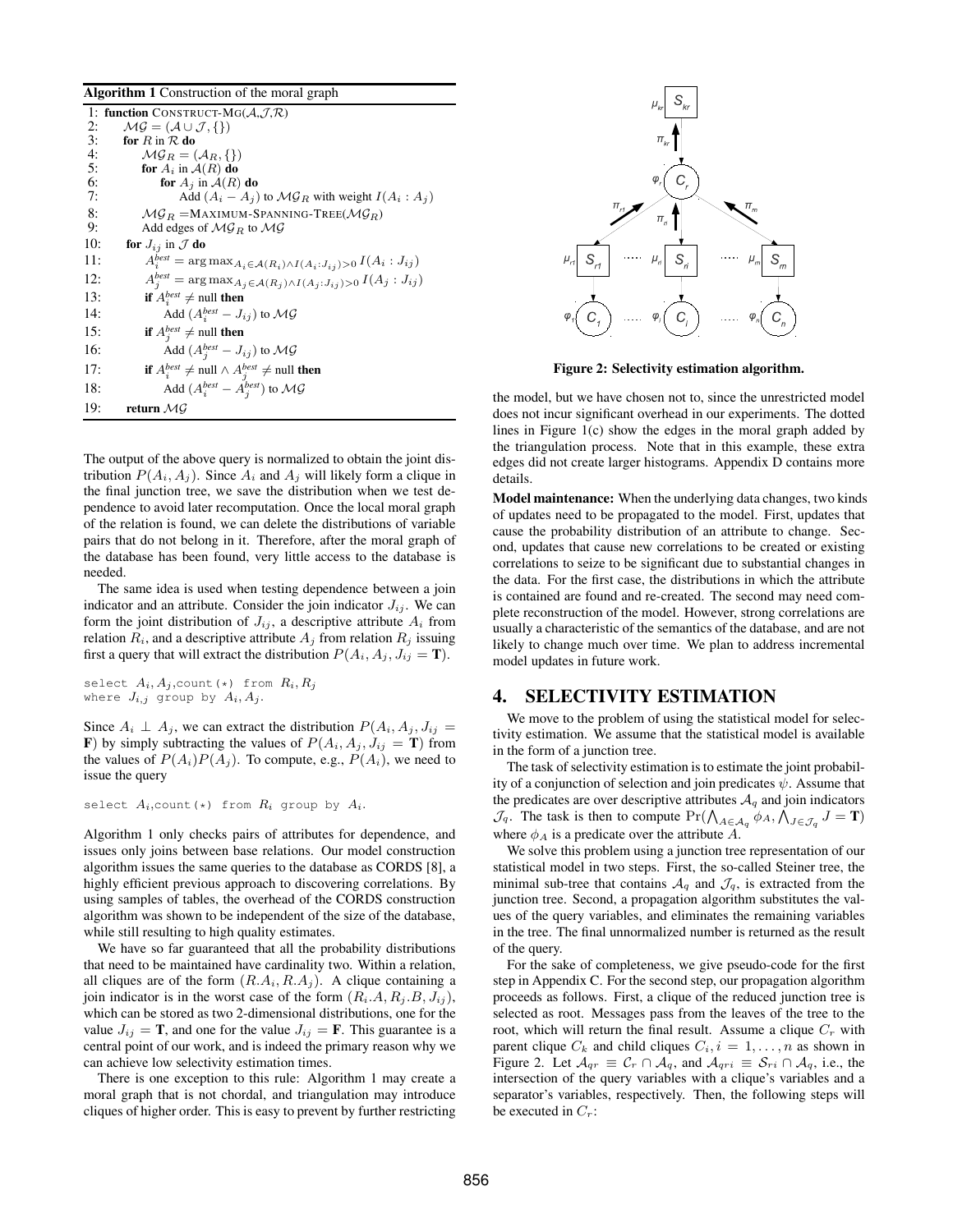- 1. Messages  $\pi_{ri}$ ,  $i = 1, \ldots, n$  from the clique's are collected children by calling the algorithm recursively.
- 2. The relevant values from  $A_q$  are substituted to the clique potential  $\phi_r$  and the potential of the upwards separator  $\mu_{kr}$ :

$$
\phi_r^*(C_r - \mathcal{A}_{qr} - \{J_r\}) = \phi_r[\bigwedge_{A \in \mathcal{A}_{qr}} A = a, J_r = \mathbf{T}]
$$

$$
\mu_{kr}^*(S_{kr} - \mathcal{A}_{qkr}) = \mu_{kr}[\bigwedge_{A \in \mathcal{A}_{qkr}} A = a]
$$

Note that we assumed that each clique contains at most one join indicator  $J_r$  and that separators contain only descriptive attributes. This always holds in our fixed model structure.

3. Let  $S_{kr}^* = S_{kr} - A_{qkr}$  be the set of attributes needed by the upwards clique. Then, the clique multiplies its new potential  $\bar{\phi}_r^*$  with the messages received from its children, summing out unnecessary variables.

$$
\phi_r^* = \sum_{C_r \cup C_i \cup S_{ri} - A_q - S_{kr}^*} \frac{\phi_r^*(C_r - A_{qr})\pi_{ri}(C_i - A_{qi})}{\mu_{ri}(S_{ri} - A_{qr})}
$$

4. The modified potential  $\phi_r^*$  is the message  $\pi_{kr}$  passed to the upwards clique  $C_k$ .

The answer to the query is just the message  $\pi_{root}$  created by the root node. Pseudocode for the selectivity estimation algorithm is given in Algorithm 2.

We have further developed an improved dynamic programming algorithm that exploits the order of selectivity requests issued by a query optimizer, and computes estimates using less multiplications. Appendix E provides details and pseudo-code.

| <b>Algorithm 2</b> Basic propagation algorithm.                                                                                                  |  |  |
|--------------------------------------------------------------------------------------------------------------------------------------------------|--|--|
| 1: function COMPUTE-SELECTIVITY (T, $A_a$ , $\mathcal{J}_a$ )<br>2:<br><b>return</b> COMPUTE-PROB-REC( <i>T</i> .root, $A_a$ , $\mathcal{J}_a$ ) |  |  |
| 3: function COMPUTE-PROB-REC( $C_r$ , $A_a$ , $\mathcal{J}_a$ )                                                                                  |  |  |
| 4:<br>$\Pi = \emptyset$<br>5:<br><b>for</b> $i = 0$ to n <b>do</b>                                                                               |  |  |
| 6:<br>$\pi_{ri}$ = COMPUTE-PROB-REC(C <sub>r</sub> .children[i], $\mathcal{A}_q$ , $\mathcal{J}_q$ )<br>7:<br>$\Pi = \Pi \cup \pi_{ri}$          |  |  |
| 8:<br>$\phi_r^* = \phi_r[J_R = \mathbf{T}, \bigwedge_{A \in \mathcal{A}_{ar}} A = a]$                                                            |  |  |
| $\mu_{kr}^* = \mu_{kr} [\bigwedge_{A \in \mathcal{A}_{arkr}} A = a]$<br>9:                                                                       |  |  |
| 10:<br>for $i=1$ to n do<br>$\phi_r^* = \frac{\phi_r^* \pi_{ri}}{\mu_{ri}^*}$<br>11:                                                             |  |  |
| $\phi_r^* = \sum_{C_r \cup C_i \cup \S_{ri} - A_q - S_{kr}^*} \phi_r^*$<br>12:                                                                   |  |  |
| 13:<br>return $\phi^*$                                                                                                                           |  |  |

# **5. EXPERIMENTAL STUDY**

#### **5.1 Implementation**

We have implemented a graphical model foundation and the proposed selectivity estimation algorithms in PostgreSQL. To the best of our knowledge, this is the first implementation of graphical model based selectivity estimation in a real DBMS. Our implementation consists of two parts: the model construction prototype and the selectivity estimation prototype. Model construction (the implementation of Algorithm 1) is done outside the DBMS. It is written in Java, and accesses the database using SQL queries. The resulting junction tree structure is stored as four relational tables in the PostgreSQL catalog: (1) a relational table containing the descriptive

attributes, (2) a table containing the join indicators, (3) a table containing the cliques and their inter-connections in the junction tree, and (4) a table containing the clique potentials.

The model construction algorithm is very efficient. It takes less than one minute to discover and construct the catalog tables for a scale-0.1 TPC-H data set, and approximately one hour for a full scale-1.0 TPC-H data set or the IMDB data set (see Appendix B for details on our data sets). These numbers are similar to those reported for tuple-graph synopses [17]. Note that we can reduce this time even further by using sampling [8]. In addition, the graphical model is space-efficient. It uses 13 pages in the PostgreSQL catalog, equivalent to roughly 100KB of storage space.

The selectivity estimation part is implemented in the PostgreSQL backend. When the optimizer is called, the clique catalog table is scanned, and the junction tree structure is created in the backend. The clique potentials are not read from disk at this point, since that would incur significant and unnecessary overhead. Then the Steiner tree for the query is created with an implementation of Algorithm 3 in Appendix C. Only then are the probability distributions in the much smaller, query-specific junction tree read from the catalog table. The startup overhead of loading the junction tree is very small: it takes between 1 and 3 milliseconds in all our experiments.

Selectivity estimation implements Algorithms 2 and 4 (in Appendix E) as operations on a junction tree structure. We implemented cliques and probability distributions as plan nodes in the PostgreSQL class system, including algorithms to multiply, divide, and marginalize multi-dimensional probability distributions. We used simple equi-width histograms for multi-dimensional probability distributions, where a multi-dimensional histogram is stored as an one-dimensional array. To ensure a fair comparison, we modified PostgreSQL to use equi-width histograms as well. We used arrays of size 10 for our distributions, and arrays of size 200 for the PostgreSQL histograms. A typical clique in our junction tree contains two descriptive attributes and one join indicator. Therefore, the size of the clique histogram is the same as a PostgreSQL histogram.

### **5.2 The impact of missed correlations**

We proceed to offer insight into how missed correlation can affect the plan chosen by a query optimizer, and subsequently the time needed to execute a query. We use a skewed TPC-H data set with zipf factor  $z = 3$ . Correlations are inherent in the TPC-H schema. Consider the following query (denoted TPCH-1):

```
select c_name, c_address
from lineitem,orders,customer
where l_orderkey=o_orderkey and
       o_custkey=c_custkey and
       o_totalprice=x and
       l_extendedprice=y and
       c_acctbal=z
```
We seek to find customers that have placed orders with a particular combination of total price and prices of items, and with a further selection on the customer's account balance.

The attributes lextendedprice and o\_totalprice are correlated for tuples of lineitem and orders that join. Specifically, the total price of an order is a function of the price of its items, and their tax and discount. This correlation causes the selectivity  $Pr(J_{LO}, \phi_L, \phi_O)$  to be much higher than the product of the selectivities  $Pr(J_{LO})$ ,  $Pr(\phi_L)$ , and  $Pr(\phi_O)$ . PostgreSQL cannot capture such a correlation and therefore underestimates the selectivity  $Pr(J_{LO}, \phi_L, \phi_O)$  by a factor of 20 in our setting. This causes the optimizer to place the join  $L \bowtie O$  before the join  $O \bowtie C$  in the query plan. Further, it causes PostgreSQL to use a nested loop join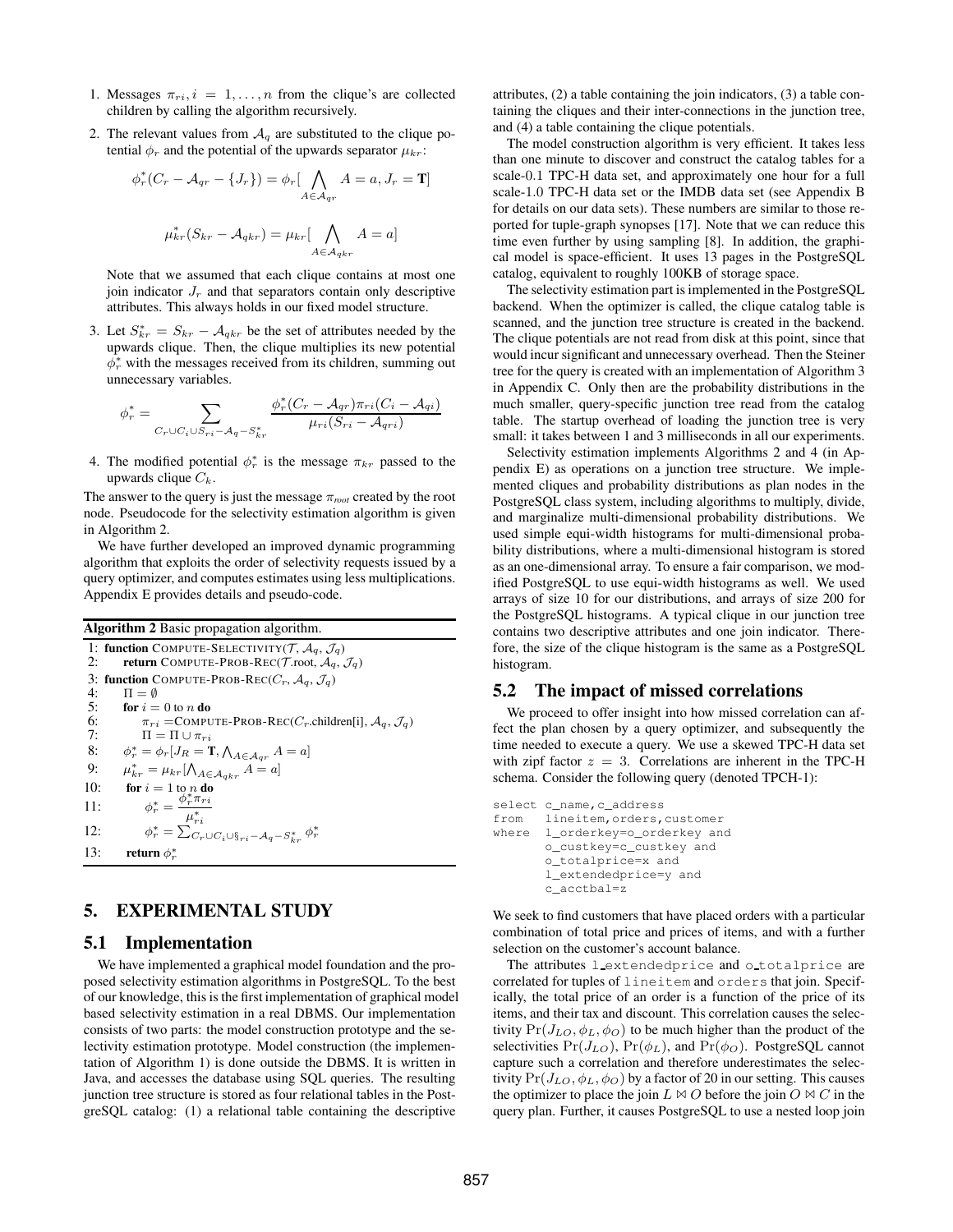

ated. Estimated and actual costs are shown.

tion.



for the final join with C, using the join  $L \bowtie O$  as the inner relation. The plan picked by the optimizer using the default PostgreSQL estimates is  $A : (O \bowtie_{HJ} L) \bowtie_{NLI} C$ , where the right operand of the  $\bowtie$  operator is pipelined. In contrast, using our improved estimates, the plan picked by the optimizer is  $B : (C \bowtie_H) O \bowtie_H L$ . Thus, both join order and the join algorithms picked were different. The execution time difference between these two plans is huge. While plan B (the one picked using our selectivity estimates) takes less than 2 seconds to execute in a cold state, plan A takes more than 40 minutes. After instructing PostgreSQL to not use a nested loop join, plan A is executed in 4 seconds. Therefore, the wrong join order can result in a  $2\times$  execution time penalty, and the nested loop join increases the execution time by orders of magnitude. Both decisions were made due to the missed correlation between the attributes l extendedprice, o totalprice, and the join indicator  $J_{LO}$ . By capturing these correlations using a graphical model, the optimizer can pick a better query plan.

Figure 3 shows results for eight queries on the TPC-H and IMDB data sets. All axes are in logarithmic scale. Appendix B provides the SQL code of the queries, and details on the data sets. All queries are examples of missed correlations leading to a wrong join order, and indeed the PostgreSQL optimizer chose different plans using the default estimates versus using the estimates by our method. Our plans are better in all cases. Figure 3(a) shows the plan cost (measured as the number of intermediate tuples generated), both as estimated by the query optimizer, and its real value determined after query execution. Figure 3(b) shows the actual execution times for these queries.

PostgreSQL underestimates the cost of the query TPCH-1. As discussed, this causes the execution time to spiral (Figure 3(b)) due to a nested loop join. This is also the case for the query TPCH-2. For both these queries, our estimates are very close to the actual values. TPCH-3 and TPCH-4 are examples where our estimates resulted to overestimation. Here, a correlation causes a join to produce zero tuples. Using the default estimates, the optimizer misses the opportunity to place the join first. Although the difference is not as dramatic, the plan chosen using the default estimates was still worse by a factor of 1.5 for these two queries. In these queries, although the default estimates are more accurate for their resulting plan, an overestimation by our method can guide the optimizer to a completely different plan than the default estimates.

In the IMDB data set, correlations are present, but they are not as extreme as in the synthetic data set. Queries IMDB-1–IMDB-



(a) Average multiplicative error. (b) Average optimization time.

#### **Figure 4: Results on a workload of 400 random queries over the TPC-H data set.**

4 are all examples of underestimation by the PostgreSQL default selectivity estimates. The resulting differences in execution time can vary from very small (IMDB-2) to more than a factor of two (IMDB-1, IMDB-3, and IMDB-4).

The time needed for selectivity estimation using our graphical model is significantly higher than that of PostgreSQL (Figure 3(c)). This is expected, given the complexity of performing propagation in a junction tree compared to simply checking a one-dimensional histogram. However, due to our optimizations, the selectivity estimation time is in the order of tens of milliseconds. The IMDB-4 query is a 3-join chain query. There, the dynamic programming algorithm (Appendix E) can reduce selectivity estimation time to about half, and it approaches the time needed by PostgreSQL. The rest of the queries are 2-join queries, and the time needed by the basic selectivity estimation algorithm and the dynamic programming algorithm are similar.

#### **5.3 A random workload**

Although what matters in practice is the execution time of the resulting plan (as shown in the previous section), using this as the sole metric for selectivity estimation can be misleading. Due to the complexity of query optimizers and the fine points of each individual optimizer, a better estimate does not always result in a better query plan. For example, a large over-estimation may be better than a slight under-estimation for certain queries, since it may result in a more "conservative" plan. In order to place equal emphasis on over- and under- estimation, we use the multiplica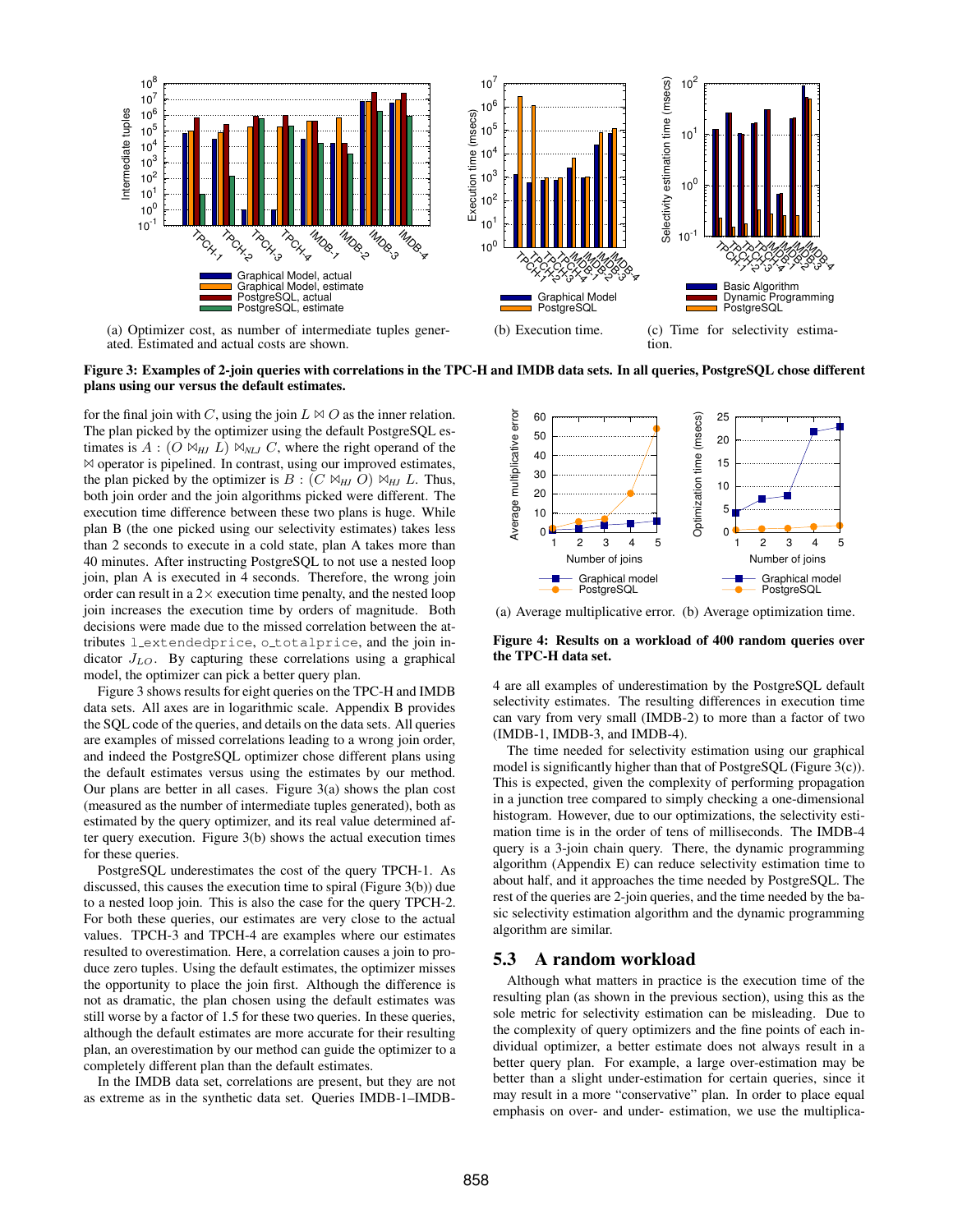tive error metric, which has been shown to be the most appropriate for query optimization [6, 14]. Assume that a relation Q produced during query execution has cardinality  $|r|$  and that the cardinality estimate is  $|\hat{r}|$ . Then, the multiplicative error is defined as  $\max(|\hat{r}|, |r|)/\min(|\hat{r}|, |r|).$ 

Given a query Q, we define the *average multiplicative error* as the geometric mean of the multiplicative errors for all estimates that are asked by the query optimizer during the optimization of the query:  $avg\text{-}err(Q) = \left(\prod_{i=1,\dots,n} \frac{\max(|\hat{q}_i|, |q_i|)}{\min(|\hat{q}_i|, |\alpha_i|)}\right)$  $\min(|\hat{q_i}|, |q_i|)$  $\max(|\hat{q}_i|, |q_i|) \setminus 1/n$ , where  $q_i$  is a relation whose cardinality estimate was requested by the optimizer.

We generated a workload of 400 queries on a cyclic subset of the TPC-H data set (see Appendix B for details). Figure 4(a) shows the average multiplicative error of the default PostgreSQL and our selectivity estimates, averaged over queries with the same number of joins. Our estimates are better across all queries; and for 5-join queries, we can achieve a tenfold reduction of the multiplicative error. Figure 4(b) shows the optimization time. The basic selectivity estimation algorithm is used. The penalty for our better estimates is an increase in optimization time. However, optimization time is always in the order of tens of milliseconds, which is an acceptable overhead considering reduced estimation errors.

# **6. RELATED WORK**

CORDS [8] provides a cost-effective schema-level synopsis that makes the uniform distribution assumption, but not the attribute and join independence assumptions. CORDS discovers correlated attributes, but does not create the corresponding probability distributions. Further, it is limited to pairs of attributes. Similarly to CORDS, we also consider only pairs of attributes in order to create the model efficiently. Contrary to CORDS, we avoid all three assumptions at once. Further, by organizing the dependencies in a junction tree, we can model indirect dependencies between attributes via chains or trees of dependencies. Our model construction algorithm has roughly the same complexity as CORDS.

Our work builds on Probabilistic Relational Models (PRMs) [7] that aim to model a database as a whole using a graphical model. Similarly to our work, PRMs can estimate the cardinality of a query without making any independence or uniformity assumptions. However, this approach cannot deal with cyclic schemas or non-key queries, both of which we can handle. Second, since Bayesian networks are used directly to model the database, large distributions may be kept, and most importantly the model construction algorithm is expensive. One can view our work as an efficient and practical adaptation of PRMs for use in real DBMSs.

Another approach is to maintain a "representative" sample of the database. Graph-based synopses [17] choose a subset of the complete tuple graph of a database and use that subset to perform selectivity estimation. The problem with that approach is that the independence assumptions made are encoded in the heuristic model construction algorithm. In contrast, our approach makes the (conditional) independence assumptions explicit by means of a graphical model. Although the approaches have a different outset (graphical models and XML graph summarization), it would be interesting to experimentally compare their efficiency in the future.

# **7. CONCLUSIONS AND FUTURE WORK**

Missed correlations are frequently the reason behind estimation errors in modern optimizers. We present an approach to selectivity estimation that avoids the attribute value independence and the join uniformity assumptions. We carefully adapt techniques from graphical model theory. By restricting the space of possible models, we can capture the most important correlations while keeping the overhead of query optimization and model construction low. We present results based on an implementation inside a real DBMS. In several cases, we can achieve large execution time savings while maintaining optimization time in the range of tens of milliseconds.

We plan to explore several lines of research in the future. Within selectivity estimation, current multi-dimensional histograms do not fit well with our work. A novel structure is needed, that performs well in low dimensions with highly correlated attributes, and provides error guarantees after multiplications. Current work in this area has also highlighted such a need, in addition to minimization of the multiplicative error [14]. Second, we plan to address ways to incrementally update the statistical model when the underlying data changes. Another direction that we plan to pursue is advanced uses of correlations by a DBMS, such as correlation-aware physical design [12] and horizontally partitioned plans [18].

#### **8. REFERENCES**

- [1] S. Acharya, P. B. Gibbons, V. Poosala, and S. Ramaswamy. Join synopses for approximate query answering. In *SIGMOD*, pp. 275–286, 1999.
- [2] A. Berry, J. R. S. Blair, P. Heggernes, and B. W. Peyton. Maximum cardinality search for computing minimal triangulations of graphs. *Algorithmica*, 39(4):287–298, 2004.
- [3] C. K. Chow and C. N. Liu. Approximating discrete probability distributions with dependence trees. *IEEE Transactions on Information Theory*, 14(3):462467, 1968.
- [4] R. G. Cowell, P. Dawid, S. L. Lauritzen, and D. J. Spiegelhalter. *Probabilisitc Networks and Expert Systems: Exact Computational Methods for Bayesian Networks*. Springer, 1999.
- [5] A. Deshpande, M. N. Garofalakis, and M. I. Jordan. Efficient stepwise selection in decomposable models. In *UAI*, pp. 128–135, 2001.
- [6] A. Deshpande, M. N. Garofalakis, and R. Rastogi. Independence is good: Dependency-based histogram synopses for high-dimensional data. In *SIGMOD*, pp. 199–210, 2001.
- L. Getoor, B. Taskar, and D. Koller. Selectivity estimation using probabilistic models. In *SIGMOD*, pp. 461–472, 2001.
- [8] I. F. Ilyas, V. Markl, P. J. Haas, P. Brown, and A. Aboulnaga. CORDS: Automatic discovery of correlations and soft functional dependencies. In *SIGMOD*, pp. 647–658, 2004.
- [9] Y. E. Ioannidis. The history of histograms (abridged). In *VLDB*, pp. 19–30, 2003.
- [10] Y. E. Ioannidis and S. Christodoulakis. On the propagation of errors in the size of join results. In *SIGMOD*, pp. 268–277, 1991.
- [11] F. V. Jensen and F. Jensen. Optimal junction trees. In *UAI*, pp. 360–366, 1994.
- [12] H. Kimura, G. Huo, A. Rasin, S. Madden, and S. B. Zdonik. CORADD: Correlation aware database designer for materialized views and indexes. *PVLDB*, 3(1):1103–1113, 2010.
- [13] Y. Matias, J. S. Vitter, and M. Wang. Wavelet-based histograms for selectivity estimation. In *SIGMOD*, pp. 448–459, 1998.
- [14] G. Moerkotte, T. Neumann, and G. Steidl. Preventing bad plans by bounding the impact of cardinality estimation errors. *PVLDB*, 2(1):982–993, 2009.
- [15] V. Poosala and Y. E. Ioannidis. Selectivity estimation without the attribute value independence assumption. In *VLDB*, pp. 486–495, 1997.
- [16] P. G. Selinger, M. M. Astrahan, D. D. Chamberlin, R. A. Lorie, and T. G. Price. Access path selection in a relational database management system. In *SIGMOD*, pp. 23–34, 1979.
- [17] J. Spiegel and N. Polyzotis. Graph-based synopses for relational selectivity estimation. In *SIGMOD*, pp. 205–216, 2006.
- [18] K. Tzoumas, A. Deshpande, and C. S. Jensen. Sharing-aware horizontal partitioning for exploiting correlations during query processing. *PVLDB*, 3(1):542–553, 2010.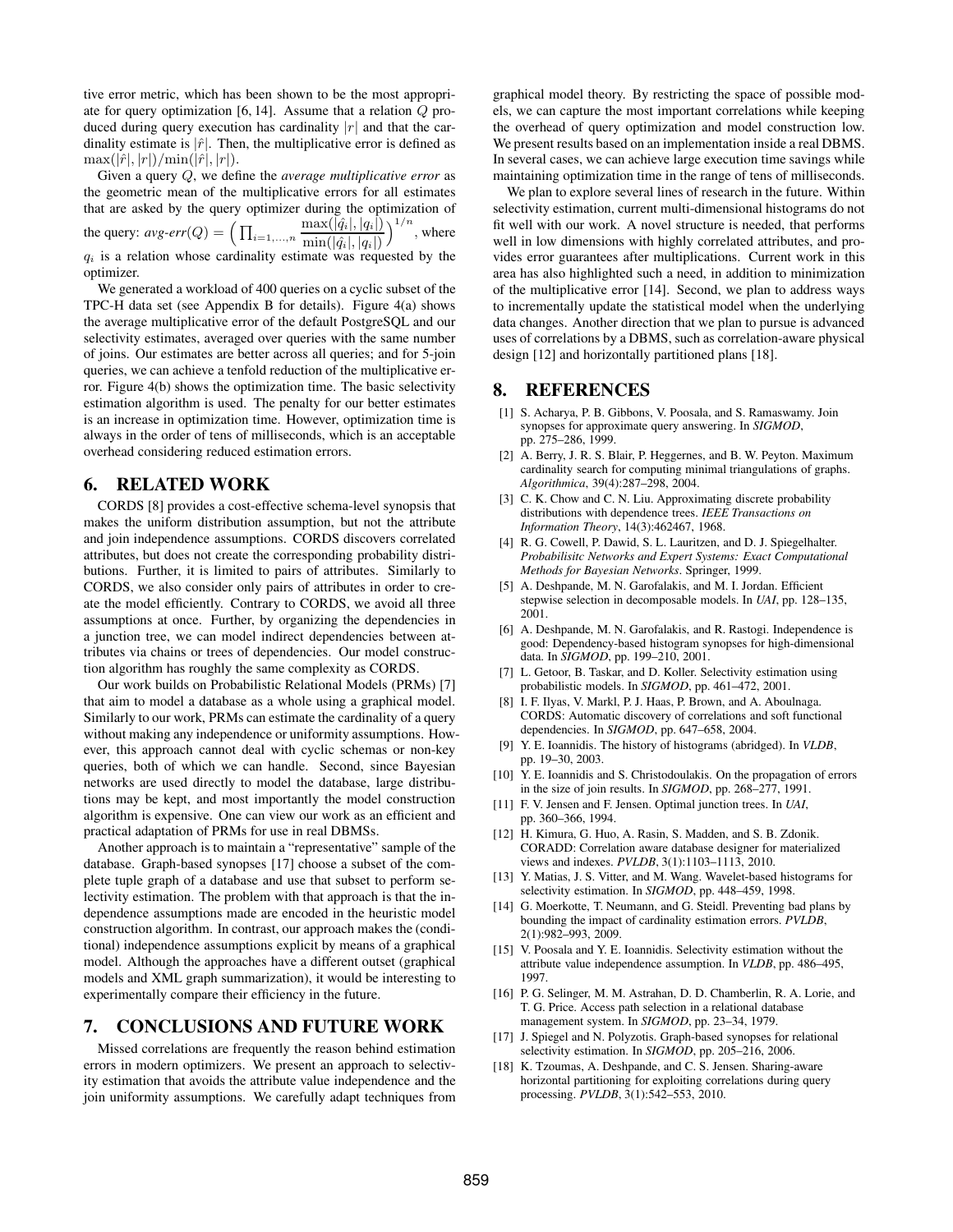# **APPENDIX**

# **A. EXAMPLE DATABASE**

Figure 5 shows a database consisting of two relations: relation  $R(X, Y, A)$  with five tuples, and relation  $S(Z, W, B)$  with four tuples. The relations can join via the join predicate  $R.A = S.B$ . The descriptive attributes are  $R.X, R.Y, S.Z$ , and  $S.W$ .

The figure shows the universal relation, described in Section 3.1. The universal relation is the Cartesian product  $R \times S$  projected on the descriptive attributes with the addition of the join indicator  $J_{RS} \equiv (R.A = S.B)$ . The universal relation captures the joint distribution  $P(X, Y, Z, W, J_{RS})$ , which is approximated using a graphical model.

The figure also shows one possible Bayesian network for the database, and the corresponding moral graph and junction tree. The junction tree is annotated by the probability distributions of its cliques, the only distributions that need to be kept and that factor the joint distribution as follows:

$$
P(X, Y, Z, W, J_{RS}) = \frac{P(X, Y)P(Y, Z, J_{RS})P(Z, W)}{P(Y)P(Z)}.
$$



**Figure 5: An example database of two relations. The universal relation, the Bayesian network, the moral graph, and the junction tree along with the probability distributions are shown.**

### **B. DATA SETS AND QUERIES**

**Data sets.** We use two data sets, the full IMDB data set and generated data for the TPC-H schema. The IMDB data set is approximately 800MB and consists of 21 tables, a total of 101 columns, and 54,400,459 rows. For the TPC-H data set, we tweaked the data generator to introduce additional pairwise correlations between attributes. We use a scale factor of  $s = 0.1$ , a zipf factor of  $z = 3$ , and a Pearson correlation parameter of  $r = 0.9$  in our experiments.

**Queries.** In Section 5.2 we use a suite of queries that contain joins whose selectivity is correlated with specific values of descriptive attributes. The queries on the TPC-H schema are the following:

1. *TPCH-1*: The query finds information on customers with a given account balance that have placed orders with a given total price, as well as prices of the order lines. The correlation between o totalprice and l extendedprice causes the selectivity of the join  $L \bowtie O$  to be very high.

```
select c_name, c_address
from orders,lineitem,customer
where o_orderkey=l_orderkey and
       o_totalprice=x and
       l_extendedprice=y and
       o_custkey=c_custkey and
       c_acctbal=z;
```
2. *TPCH-2*: The query finds information on customers with a given account balance, that have placed orders with a given ship date and order date. The strong correlation between o orderdate and l shipdate causes the selectivity of the join  $L \bowtie O$  to be very high.

```
select c_name, c_address
from lineitem,orders,customer
where l_orderkey=o_orderkey and
      l_shipdate=x and
      o_orderdate=y and
      o_custkey=c_custkey and
      c_acctbal=z;
```
3. *TPCH-3*: The query finds information on suppliers with a given account balance that have participated in finished orders with a given ship date. The strong correlation between o orderstatus and l shipdate causes the selectivity of the join  $L \bowtie O$  to be very low.

```
select s_name, s_address
from orders, lineitem, supplier<br>where o_orderkey=l_orderkey and
        o_orderkey=1_orderkey and
        o_orderstatus='F' and
        l_shipdate>x and
        l_suppkey=s_suppkey and
        s_acctbal=y;
```
4. *TPCH-4*: The query finds information on pricing and cost of orders that were shipped after a given date, and ordered before a given date, with a further selection on available quantity. The correlation between o orderdate and l shipdate causes the selectivity of the join  $L \bowtie O$  to be very low.

```
select o_totalprice,ps_supplycost
from lineitem, orders, partsupp
where 1 shipdate>x and
       o_orderdate<x and
       l_orderkey=o_orderkey and
       l_suppkey=ps_suppkey and
       ps_availqty=y;
```
The queries on the IMDB schema were the following: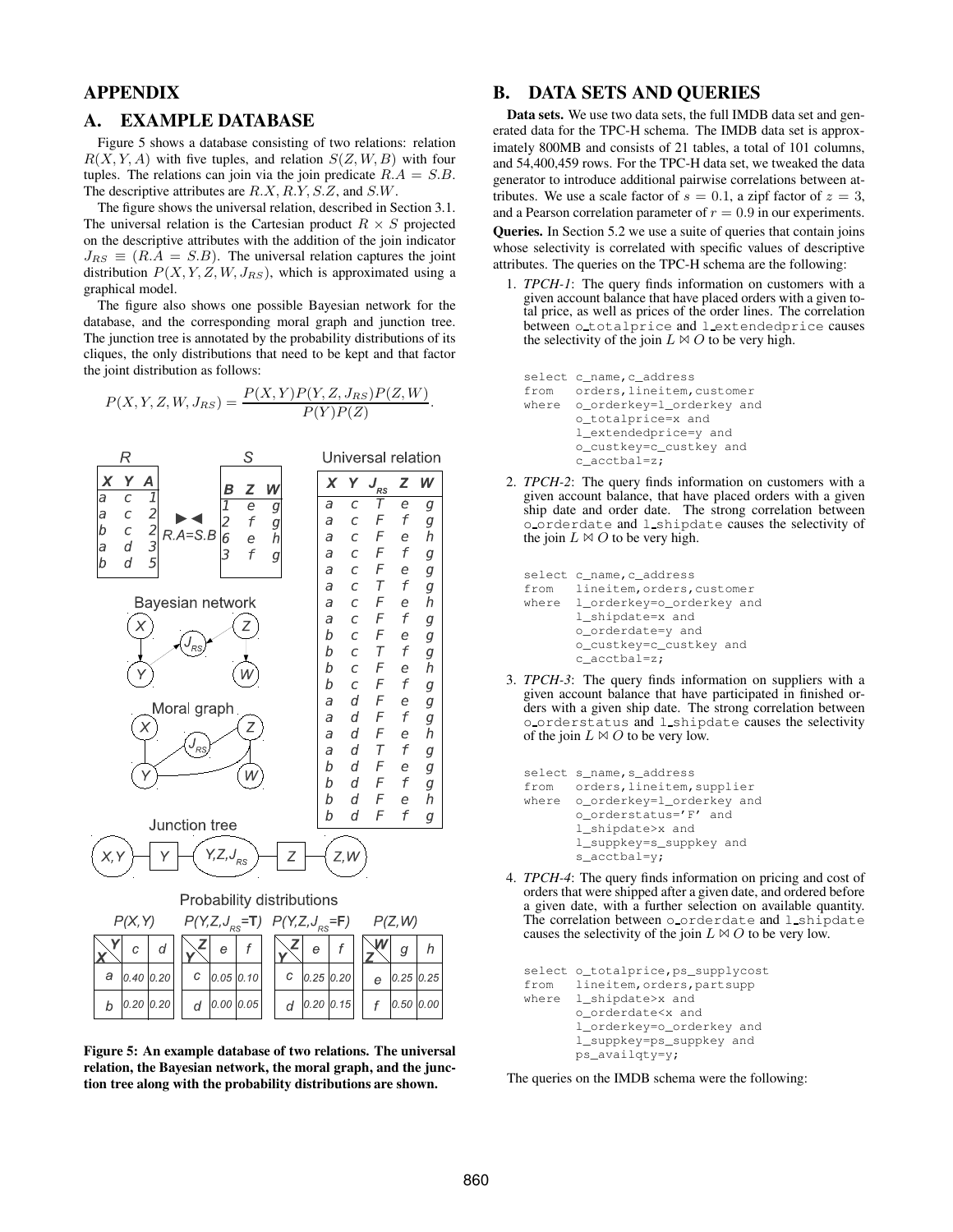1. *IMDB-1*: The query finds titles produced in 2009, for which the distributing company was US-based.

```
select T.title
from title as T,
      movie_companies as MC,
      company_name as CN
where MC.company_id=CN.id and
      MC.company_type_id=1 and
      CN.country_code='[us]' and
      T.id=MC.movie_id and
      T.production_year=2009;
```
2. *IMDB-2*: The query finds movie titles produced in 2009 for which the distributing company is known.

```
select T.title
from title as T,
      movie_companies as MC,
      company_name as CN
where MC.company_id=CN.id and
      MC.company_type_id=1 and
      T.kind_id=1 and
      T.id=MC.movie_id and
      T.production_year=2009;
```
3. *IMDB-3*: The query retrieves titles together with trivia on actors that have played in the movie.

```
select T.title, CI. info
from cast_info as CI,
       person_info as PI,
       title as T
where CI.person_id=PI.person_id and
       CI.role_id=1 and
       PI.info_type_id=17 and
       CI.movie_id=T.id;
```
4. *IMDB-4:* The query retrieves titles together with character names and trivia on actors that have played in the movie.

```
select T.title, CN.name, CI.info
from cast_info as CI,
      person_info as PI,
      title as T,
      char_name as CN
where CI.person_id=PI.person_id and
      CI.role_id=1 and
      PI.info_type_id=17 and
      CI.movie_id=T.id and
      CI.person_role_id=CN.id;
```
In Section 5.3 we use a random workload of selection and join queries over the restricted TPC-H schema graph shown in Figure 1(a). We use 21 descriptive attributes and introduced two predicates per attribute. Figure 1(d) also shows the junction tree created for a subset of those attributes. By taking all possible combinations, we generate 80 one-join queries. By randomly combining queries with one join, we generate 80 two-join queries, until 400 queries with one to five join predicates are created.

# **C. STEINER TREE COMPUTATION**

Given a rooted junction tree  $T$  and a set of variables  $V$ , our goal is to extract the minimal connected junction tree that contains these variables. For each clique of the tree  $C$ , we maintain a Boolean variable "C.include" that indicates whether the clique is included in the resulting tree, and we maintain a set "C.varsInSubtree" that contains the subset of  $V$  that is included in the subtree rooted at  $C$ . The algorithm, shown in Algorithm 3, sets the "include" value for each clique. If a clique is a leaf, it is included if it contains variables in the query. A non-leaf clique is included if the variables contained in the sub-tree originating from the clique contain query variables. The fine point of the algorithm is that we do not want to include a clique whose parent already covers the variables of interest. Lines 15 and 16 of the algorithm set the include bit of a clique's child to false if the parent clique already covers the needed variables.

#### **Algorithm 3** Steiner tree computation

| 1: <b>procedure</b> CONSTRUCT-STEINER-TREE( $T,V$ ) |                                                             |  |
|-----------------------------------------------------|-------------------------------------------------------------|--|
| 2:                                                  | $C_{root}$ = root of $\mathcal T$                           |  |
| 3:                                                  | $CLIOUE-INCLUDE(C_{mot},V)$                                 |  |
| 4:                                                  | <b>return</b> cliques with <i>C</i> .include = $T$          |  |
|                                                     | 5: procedure CLIQUE-INCLUDE $(C,\mathcal{V})$               |  |
| 6:                                                  | <b>if</b> $C$ is leaf <b>then</b>                           |  |
| 7:                                                  | C.varsInSubtree = $V \cap C$ .vars                          |  |
| 8:                                                  | <b>if</b> C.varsInSubtree $\neq \emptyset$ then             |  |
| 9:                                                  | $C$ include = $T$                                           |  |
| 10:                                                 | else                                                        |  |
| 11:                                                 | $localVarsInSubtree = \mathcal{V} \cap C.\text{vars}$       |  |
| 12:                                                 | $C$ , varsInSubtree = $localVarsInSubtree$                  |  |
| 13:                                                 | for $c$ in C, children do                                   |  |
| 14:                                                 | $CLIOUE-INCLUDE(c, V)$                                      |  |
| 15:                                                 | <b>if</b> localVarsInSubtree $\supset c$ varsInSubtree then |  |
| 16:                                                 | c.include = $\mathbf{F}$                                    |  |
| 17:                                                 | C.varsInSubtree = C.varsInSubtree $\cup c$ .varsInSubtree   |  |
| 18:                                                 | <b>if</b> C.varsInSubtree $\neq \emptyset$ then             |  |
| 19:                                                 | $C$ .include = $T$                                          |  |
| 20:                                                 | <b>if</b> C. varsInSubtree $=$ V then                       |  |
| 21:                                                 | Stop the algorithm                                          |  |

# **D. TRIANGULATION AND ITS IMPLICA-TIONS**

A junction tree can be constructed only if the moral graph  $\mathcal{G}^m$ is *chordal*. A graph is chordal if it does not contain a cycle with more than three nodes without a "chord," an edge that connects two non-adjacent nodes in the cycle.

For the case that the moral graph is not chordal, an extra step before creating the junction tree is needed. Triangulation is a process that adds edges to the moral graph until a chordal graph has been constructed. It is usually realized as a process of node elimination [2]. A node is eliminated by connecting all its neighbors, and removing the node and its edges from the graph. A node is called simplicial if it can be eliminated without introducing extra edges (i.e., all its neighbors are connected).

Algorithm 1 may create a moral graph that is not chordal. This can happen if the query graph of the database contains cycles, but it cannot happen in a tree-shaped query graph. In our fixed model structure, join indicators are simplicial nodes because they have at most two parents that are connected during moralization (e.g., in the moral graph shown in Figure 1, we can see that the join indicator nodes  $J_{LP}, J_{LS}, \ldots$  are all simplicial nodes). Thus, triangulation will not add edges involving join indicators. It will only add edges that contain descriptive attributes (e.g., edge between  $l\_sdate$  and  $o\_odate$  in Figure 1). This can only happen in the case of a cyclic query graph, where different descriptive attributes are parents to join indicators of the same relation. Disallowing the latter is an easy solution to guarantee that all histograms are 2 dimensional. Alternatively, one can choose to allow the possibility of higher-dimensionality histograms.

The latter is acceptable in most cases because, even with cliques containing 3 or more descriptive attributes, we often only need to store at most 2-dimensional histograms. For example, consider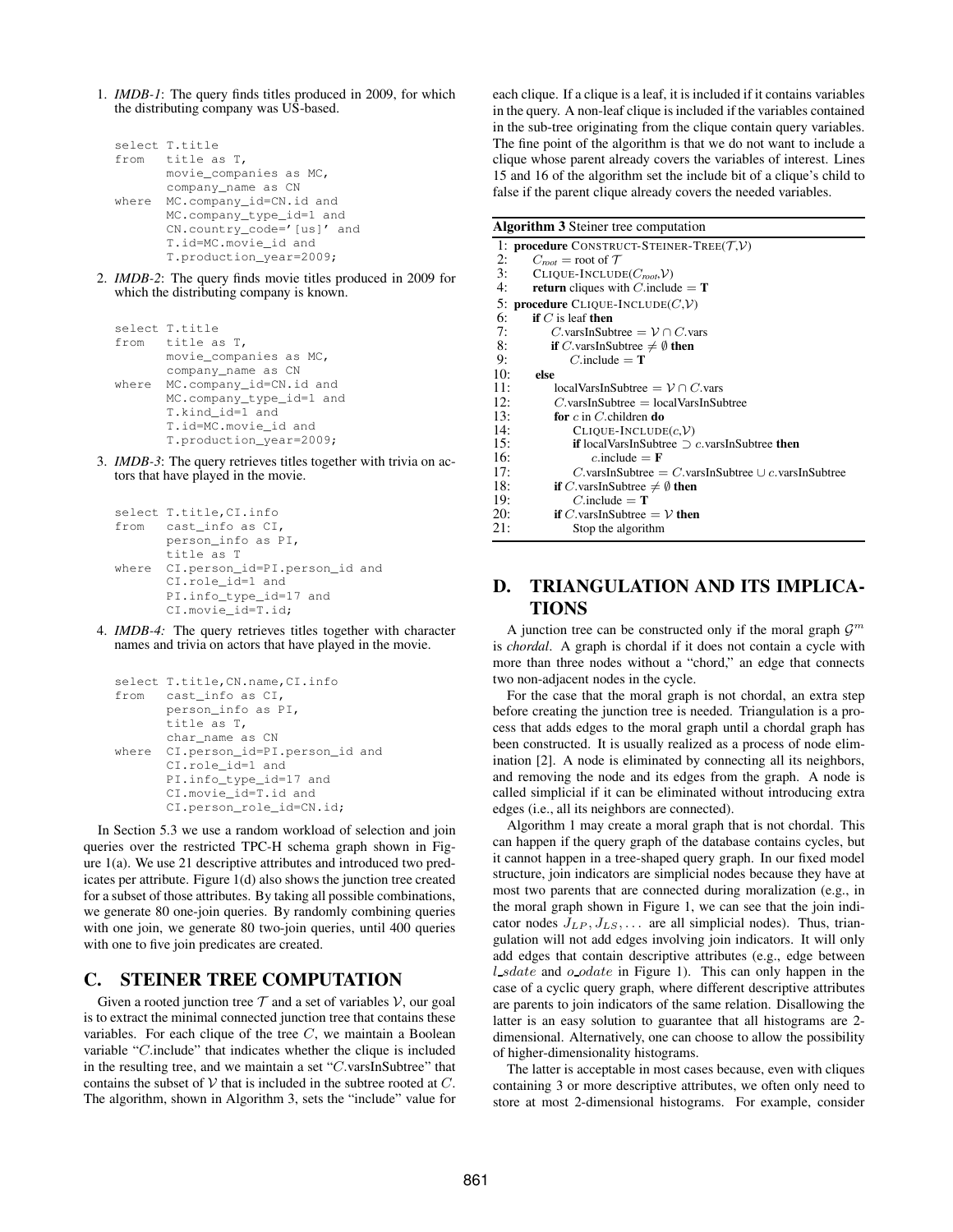the clique  $\{s \cdot \text{acctbal}, c \cdot \text{acctbal}, l \cdot \text{sdate}\}$  created during triangulation in Figure 1. The three variables in this clique are independent of each other since they belong to different relations. Hence, this 3-dimensional probability distribution can be stored compactly as a collection of three 1-dimensional distributions. Although this seems counter-intuitive, it is actually expected because the junction tree encodes fewer conditional independencies than the original Bayesian network (because it contains more edges). On the other hand, the clique  $\{l\_sdate, l\_cdate, o\_odate\}$  requires us to store a 2-dimensional histogram on  $\{l\_sdate, l\_cdate\}$ . In future work, we would like to investigate whether it is possible to construct a custom elimination sequence that always produces a chordal graph that needs only 2-dimensional distributions.

# **E. A DYNAMIC PROGRAMMING ALGO-RITHM**



#### **Figure 6:** Junction tree for the query  $R \bowtie S \bowtie T \bowtie U$ .

The basic selectivity estimation algorithm presented in Section 4 can be improved if we consider the sequence of estimates requested by the query optimizer. Assume the chain join query  $R \bowtie S \bowtie T \bowtie$  $U$  and the junction tree for this query depicted in Figure 6. During plan enumeration, estimates are requested from the selectivity estimation component in a certain order. When a joint probability, e.g.,  $Pr(J_{RS} = T, J_{ST} = T)$ , is to be estimated, the probabilities, e.g.,  $Pr(J_{RS} = T)$  and  $Pr(J_{St} = T)$ , have already been computed. Instead of executing the basic propagation algorithm for  $Pr(J_{RS} = T, J_{ST} = T)$ , we can re-use the previous findings in a dynamic programming manner to avoid redundant computation.

We maintain an array  $\beta$ . An entry  $\beta[\mathcal{J}]$  caches the intermediate distribution that is used to compute  $Pr(\bigwedge_{J \in \mathcal{J}} J = \mathbf{T})$  and higherorder probabilities. When the query optimizer needs a cardinality estimate, it calls the function COMPUTE-SELECTIVITY, shown in Algorithm 4. It provides two arguments: a set of join indicators  $\mathcal J$ that correspond to the joins in the intermediate relation, and possibly a set of predicates on descriptive attributes  $A$ . There are two cases:

1. The probability contains only one join indicator  $J_i$  that belongs to the clique  $C_i$  of the junction tree. Then, a new  $\beta$ entry is created:

$$
\beta[J_i](\bigcup_j S_{ij}) = \sum_{C_i - \bigcup_j S_{ij}} \phi_i[J_i = \mathbf{T}, \bigwedge_{A \in \mathcal{A}_q \cap C_i} A = a].
$$

The returned result is simply  $\sum \beta |J_i|$ .

2. The set  $J$  contains more than one join indicators. Then, there should exist sets  $\mathcal{J}_1$  and  $\mathcal{J}_2$  such that  $\mathcal{J}_1 \cup \mathcal{J}_2 = \mathcal{J}$ ,  $\mathcal{J}_1 \cap \mathcal{J}_2 = \emptyset$ , and the entries  $\beta[\mathcal{J}_1]$  and  $\beta[\mathcal{J}_2]$  are not null. These two sets correspond to two sub-trees of the junction tree, separated by the separator  $S_{12}$ . Then, the entry  $\beta$ [J] is created:  $\beta[{\cal J}] = \sum_{S_{12}} \beta[{\cal J}_1]\beta[{\cal J}_2]/\mu_{12}.$  The returned result is simply  $\sum \beta$ [*J*].

According to this (simplified) algorithm, only one clique multiplication per estimate is needed. Unfortunately, that is not true in the general case. The two entries  $\beta$ [ $\mathcal{J}_1$ ] and  $\beta$ [ $\mathcal{J}_2$ ] may not correspond to neighboring cliques. In that case, they must be multiplied with all the cliques that lie between them. However, the number of clique multiplications is always lower than in the basic propagation algorithm. A second caveat exists for junction trees with high fanout. There, the number of variables of an entry in a  $\beta$  table may grow to be so large that it dominates the optimization time. Thus, the dynamic programming algorithm is suitable for junction trees with low fanout.

| <b>Algorithm 4</b> Dynamic programming algorithm. |                                                                                                                                                                                    |  |
|---------------------------------------------------|------------------------------------------------------------------------------------------------------------------------------------------------------------------------------------|--|
|                                                   | 1: function COMPUTE-SELECTIVITY( $\mathcal{J} \subset \mathcal{J}_q$ , $\mathcal{A} \subset \mathcal{A}_q$ )                                                                       |  |
| 2:                                                | if $ \mathcal{J}  = 1$ then                                                                                                                                                        |  |
| 3:                                                | $\beta[J_i] = \sum_{C_i - \bigcup_j S_{ij}} \phi_i[J_i = \mathbf{T}, \bigwedge_{A \in \mathcal{A}_q \cap C_i} A = a]$                                                              |  |
| 4:                                                | return $\sum \beta [J_i]$                                                                                                                                                          |  |
| 5:                                                | else                                                                                                                                                                               |  |
| 6:                                                | Let $\mathcal{J}_1, \mathcal{J}_2$ such that $\mathcal{J}_1 \cup \mathcal{J}_2 = \mathcal{J} \wedge \mathcal{J}_1 \cap \mathcal{J}_2 = \emptyset \wedge \beta[\mathcal{J}_1] \neq$ |  |
|                                                   | null $\wedge \beta[\mathcal{J}_2] \neq \text{null}$                                                                                                                                |  |
| 7:                                                | Let $S_{12}$ be the separator that connects the sub-trees of the junc-                                                                                                             |  |
|                                                   | tion tree that contain $\mathcal{J}_1$ and $\mathcal{J}_2$ .                                                                                                                       |  |
| 8:                                                | $\beta[\mathcal{J}]=\sum_{S_{12}}\frac{\beta[\mathcal{J}_1]\beta[\mathcal{J}_2]}{\mu_{12}}$                                                                                        |  |
| $\mathbf{Q}$                                      | return $\sum \beta$ [J]                                                                                                                                                            |  |
|                                                   |                                                                                                                                                                                    |  |

# **F. PROOFS**

#### **F.1 Proof of Theorem 1**

**Theorem 3.** Assume the relations  $R \neq S \neq T \neq U \in S$ . The *following independencies hold in*  $P_u$ *:* 

- *1. Descriptive attributes belonging to different relations are independent:*  $P_{\mathcal{U}}(R.X, S.Y) = P_{\mathcal{U}}(R.X)P_{\mathcal{U}}(S.Y).$
- *2. Join indicators are independent if they do not share a relation:*  $P_{\mathcal{U}}(J_{RS},J_{TU})=P_{\mathcal{U}}(J_{RS})P_{\mathcal{U}}(J_{TU}).$
- *3. A descriptive attribute and a join indicator are independent if they do not share a relation:*<br> $P_{\ell}(I - T X) = P_{\ell}(I - T X)$  $P_U(J)$

$$
\mathcal{U}(J_{RS}, I \cdot \Lambda) = P_{\mathcal{U}}(J_{RS}) P_{\mathcal{U}}(I \cdot \Lambda).
$$

PROOF. The proof uses simply the frequentist definition of probability:

$$
\Pr(R.X = x) \equiv \frac{|\sigma_{R.X=x}(R)|}{|R|}
$$

$$
\Pr(J_{RS} = \mathbf{T}) \equiv \frac{|R \bowtie S|}{|R \times S|}
$$

$$
\Pr(J_{RS} = \mathbf{F}) \equiv \frac{|R \bowtie S|}{|R \times S|};
$$

and it uses the fact that selection commutes over the Cartesian product:

$$
\sigma_{R.X=x}(R \times S) = \sigma_{R.X=x}(R) \times S.
$$

1. Assume arbitrary values  $x \in Dom(R.X)$  and  $y \in Dom(S.Y)$ . Then,

$$
\Pr(R.X = x, S.Y = y) \equiv \frac{|\sigma_{R.X=x \land S.Y=y}(R \times S)|}{|R \times S|}
$$

$$
= \frac{|\sigma_{R.X=x}(R)||\sigma_{S.Y=y}(S)|}{|R||S|}
$$

$$
= \frac{|\sigma_{R.X=x}(R)||\sigma_{S.Y=y}(S)|}{|R|}
$$

$$
\equiv \Pr(R.X = x) \Pr(S.Y = y).
$$